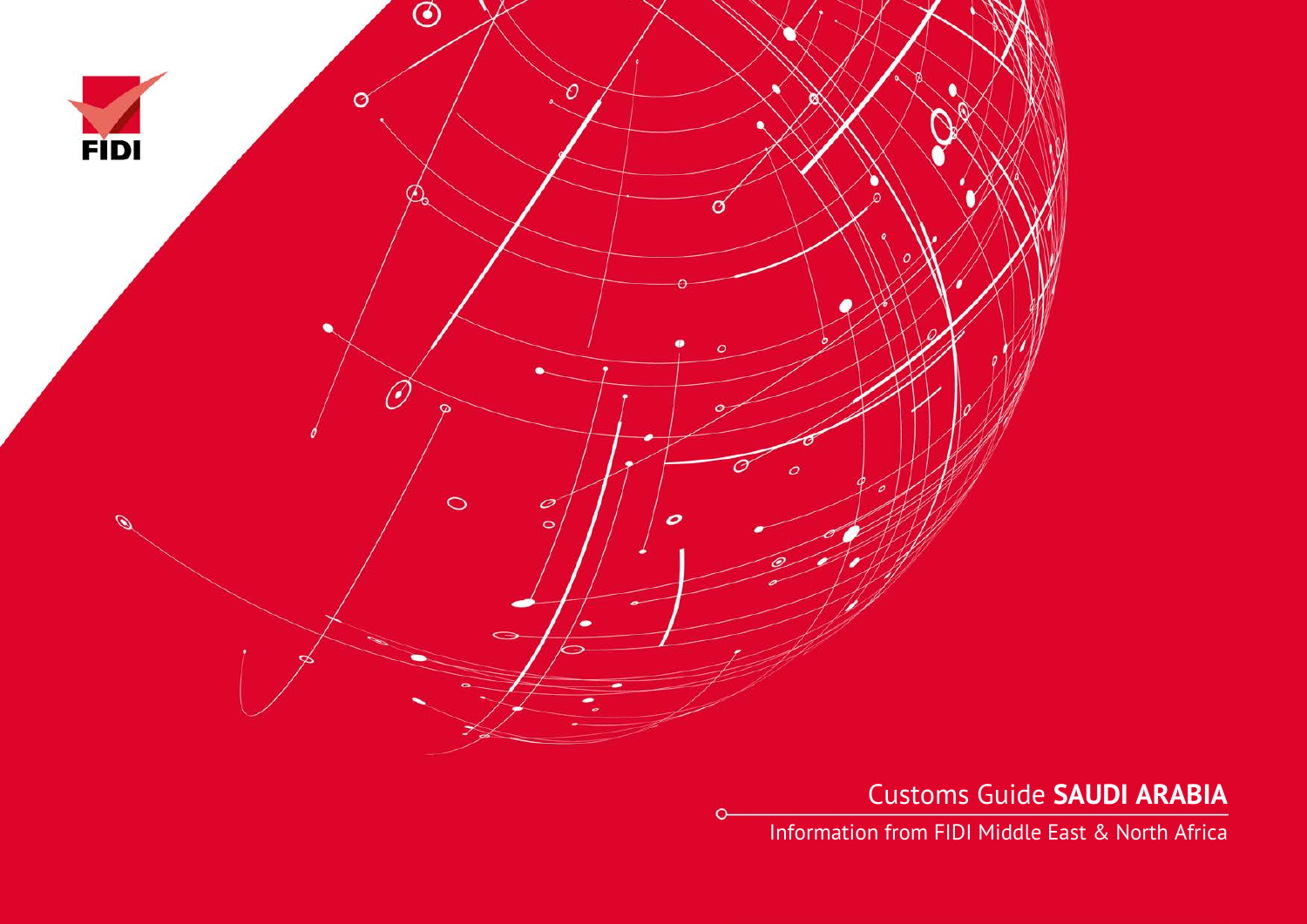## **Customs guide** SAUDI ARABIA

## **The global quality standard for international moving.**

The FAIM label is your global assurance for a smooth, safe and comprehensive relocation process.





| <b>GOODS</b>         | <b>DOCUMENTS REQUIRED</b>                                                                                                                                                                                                                                                                                                                                                                                                                                                                                                                                                                                                                                        | <b>CUSTOMS PRESCRIPTIONS</b>                                                                                                                                                                                                                                                                                                         | <b>REMARKS</b>                                                                                                                                                                                                                                                                                                                                                                                                                                                                                                                                                                                                                                                                                                                                                                                                                                                                                                                                                       |
|----------------------|------------------------------------------------------------------------------------------------------------------------------------------------------------------------------------------------------------------------------------------------------------------------------------------------------------------------------------------------------------------------------------------------------------------------------------------------------------------------------------------------------------------------------------------------------------------------------------------------------------------------------------------------------------------|--------------------------------------------------------------------------------------------------------------------------------------------------------------------------------------------------------------------------------------------------------------------------------------------------------------------------------------|----------------------------------------------------------------------------------------------------------------------------------------------------------------------------------------------------------------------------------------------------------------------------------------------------------------------------------------------------------------------------------------------------------------------------------------------------------------------------------------------------------------------------------------------------------------------------------------------------------------------------------------------------------------------------------------------------------------------------------------------------------------------------------------------------------------------------------------------------------------------------------------------------------------------------------------------------------------------|
| <b>Removal Goods</b> | • From the Origin Agent:<br>• Copy of AWB (for airfreights).<br>• Original OBL (for sea freights).<br>• Descriptive Inventory / Packing List.<br>• Itemized Valued Inventory.<br>• Certificate of insurance (if applicable).<br>• From the consignee at destination:<br>Authorization Letter, type of document to<br>be filled and registered in FASA website.<br>(Consignee should register to FASA upon<br>arrival at destination)<br>• For government hired employees, only<br>the seal of the agency is required.<br>• Copy of consignee's passport with the<br>entry visa page.<br>• Copies of Residence Permit (Iqama) or<br>Saudi National's ID (Bataqa). | • Customs Duties vary from 5% to 20 %.<br>Books and used clothing at reasonable<br>quantities are exempted from customs<br>duties.<br>Photos, books, video tapes, CD are subject to<br>inspection by the security office.<br>• 5% VAT applicable on destination services<br>and declared value of the cargo for import<br>shipments. | • If receipts / invoices are not available, all<br>items will be assessed by the Customs<br>Authority based on local value.<br>All containerized shipments must be on<br>pallets or in lift vans failure of which the<br>Seaport Authority will impose penalty for<br>bad stowage (loose loaded):<br>• Penalty:<br>US\$ 200.00 - Per 20 ft,<br>$\blacksquare$ US\$ 267.00 - Per 40 ft container.<br>• Consignee or the owner of the shipment<br>must be in Saudi Arabia at the time of<br>customs clearance, otherwise shipment will<br>not be cleared.<br><b>ONLY Customs POA Authorization and</b><br>Iqama copy is required.<br>Consignee attendance during Customs<br>Inspection is NOT required.<br>Saudi customs regulations are modified<br>regularly. This information is only a brief<br>summary of the rules regarding customs<br>clearance in Saudi Arabia applicable to<br>incoming household goods and personal<br>effects shipments only, and is being |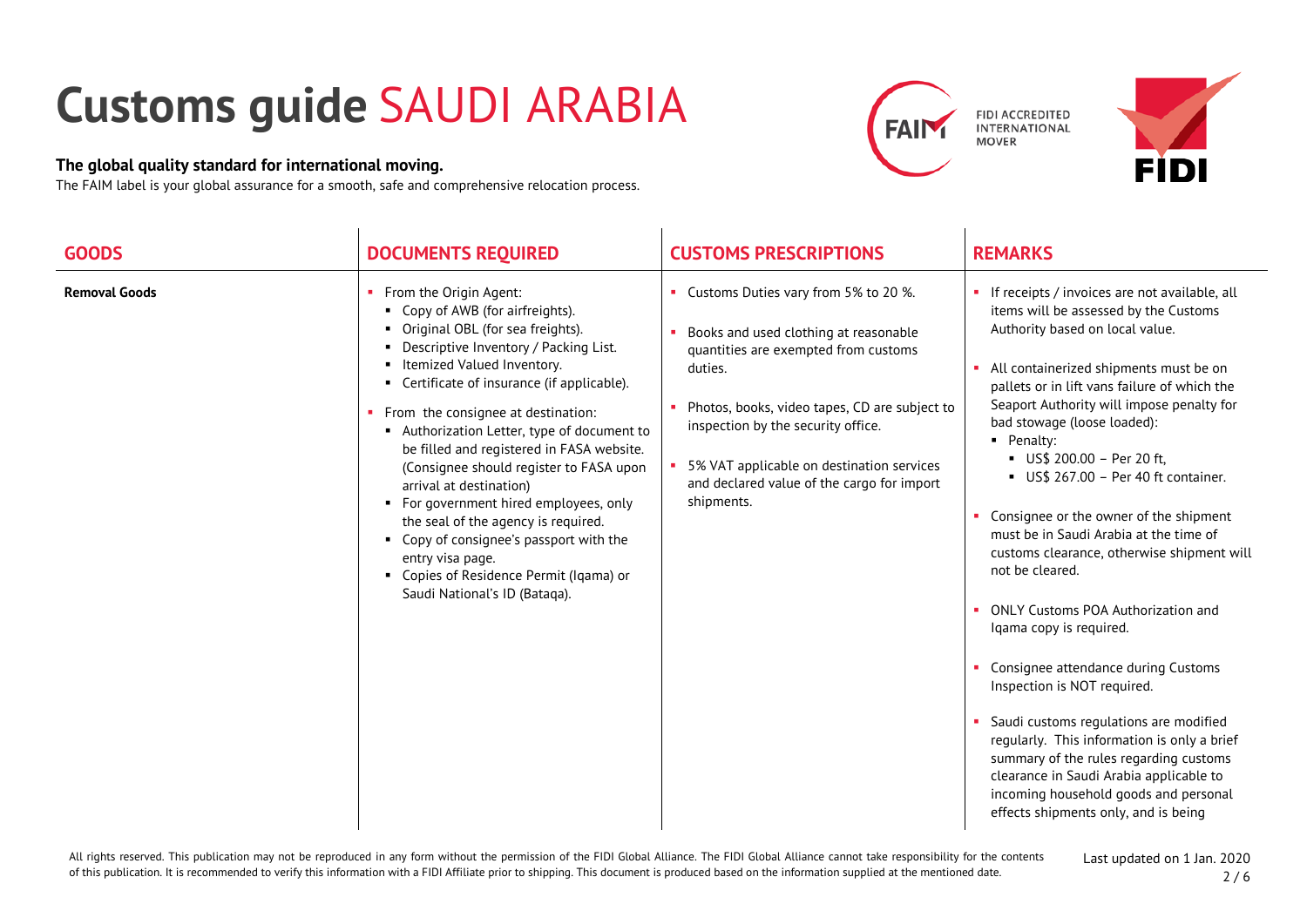| <b>GOODS</b>                                                      | <b>DOCUMENTS REQUIRED</b>                                                                                       | <b>CUSTOMS PRESCRIPTIONS</b>                                                                                                                                                                                                                                                                                                                                                                                                                                                                                                                                                                                                                                                                                                                                                                               | <b>REMARKS</b>                                                                                                                                                                                                                                                                                                                                                                                                                                                                                                                                                                                                                                                                                                         |
|-------------------------------------------------------------------|-----------------------------------------------------------------------------------------------------------------|------------------------------------------------------------------------------------------------------------------------------------------------------------------------------------------------------------------------------------------------------------------------------------------------------------------------------------------------------------------------------------------------------------------------------------------------------------------------------------------------------------------------------------------------------------------------------------------------------------------------------------------------------------------------------------------------------------------------------------------------------------------------------------------------------------|------------------------------------------------------------------------------------------------------------------------------------------------------------------------------------------------------------------------------------------------------------------------------------------------------------------------------------------------------------------------------------------------------------------------------------------------------------------------------------------------------------------------------------------------------------------------------------------------------------------------------------------------------------------------------------------------------------------------|
|                                                                   |                                                                                                                 |                                                                                                                                                                                                                                                                                                                                                                                                                                                                                                                                                                                                                                                                                                                                                                                                            | provided for general guidance to assist<br>shippers and agents. Since such regulations<br>are subject to change without prior notice,<br>any costs, damages, delays, or any other<br>detrimental facts or events resulting from<br>non-compliance is solely for the account of<br>the shipper and/or origin agent. In order to<br>be guided accordingly, please, contact your<br>destination agent in Saudi Arabia to further<br>assist you on your move requirements and<br>documentations, or you may check with your<br>local Saudi Embassy or Consulate Office.                                                                                                                                                    |
| <b>Electrical / Electronic Appliances</b><br>(for new items only) | Purchase Receipts / Invoice.<br>Descriptive Inventory for air shipments must<br>be attached to the Airway Bill. | • Subject to customs duty - 5 % of CIF Value                                                                                                                                                                                                                                                                                                                                                                                                                                                                                                                                                                                                                                                                                                                                                               | In the absence of purchase receipts, the<br>Customs Authority will assess the goods<br>based on local value.                                                                                                                                                                                                                                                                                                                                                                                                                                                                                                                                                                                                           |
| <b>Prohibited Goods</b>                                           |                                                                                                                 | All games of chance (gambling<br>paraphernalia) including chess sets, dice,<br>backgammon and the likes. *<br>• Animal skin in commercial quantity.<br>Weapons and firearms (real or ornamental,<br>and/or antiques) including guns,<br>ammunition, fireworks, spears, etc. If<br>imported, owner will be subject to<br>investigation that may result in fines and /<br>or prison. *<br>Military uniforms or military equipment of<br>any kind.*<br>Alcoholic beverages, any food products<br>containing alcohol such as Vanilla,<br>flavouring extract, cooking wines, etc.<br>Books, wine making kits, or any other items<br>used in the preparation or manufacture of<br>alcoholic drinks and beverages.<br>Any kind of narcotics and/or unidentified<br>medicines.<br>Any type of radio transmitter or | • Items marked with asterisk (*) can be re-<br>exported at shipper/consignee's expense.<br>• If such items are in a PE & HHG shipment,<br>Customs Authority will remove them from<br>the container for censorship or review.<br>To reduce the time for clearance, these<br>items must be packed separately for easy<br>access and carton/s must be marked clearly<br>and on the inventory; or you may send them<br>off by air.<br>Bringing these items without declaration,<br>especially wines and/or any alcoholic<br>beverages, will be considered as a<br>smuggling attempt, hence, heavy penalty<br>will be imposed.<br>Aside from confiscation of the item, a<br>penalty of US\$ 200.00 for a bottle of<br>wine. |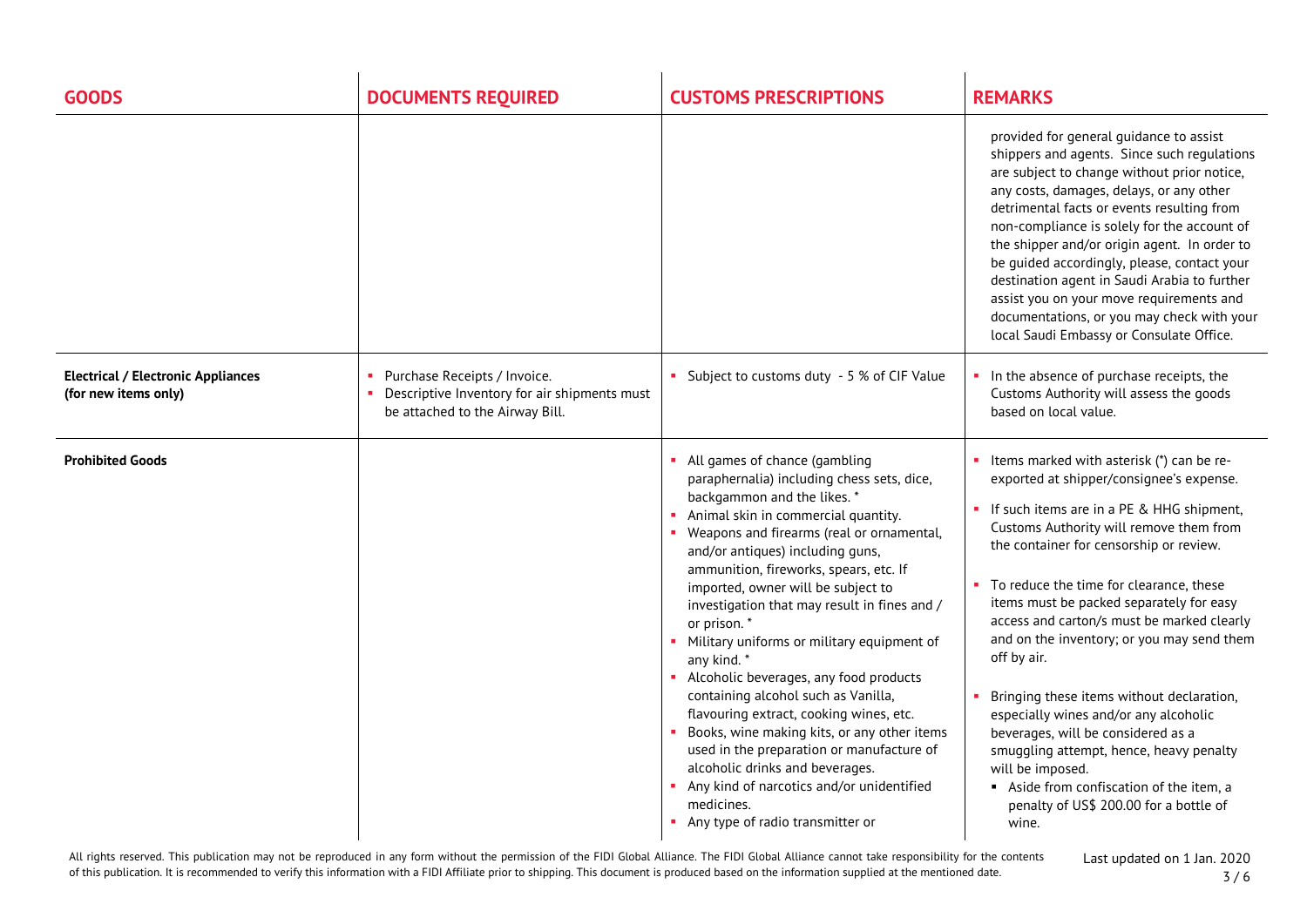| <b>GOODS</b>  | <b>DOCUMENTS REQUIRED</b>                                                                                                                                                                                                                                                                                                                                                                                         | <b>CUSTOMS PRESCRIPTIONS</b>                                                                                                                                                                                                                                                                                                                                                                                                                                                                                 | <b>REMARKS</b>                                                                                                                                                                                                                                                                                                                                                               |
|---------------|-------------------------------------------------------------------------------------------------------------------------------------------------------------------------------------------------------------------------------------------------------------------------------------------------------------------------------------------------------------------------------------------------------------------|--------------------------------------------------------------------------------------------------------------------------------------------------------------------------------------------------------------------------------------------------------------------------------------------------------------------------------------------------------------------------------------------------------------------------------------------------------------------------------------------------------------|------------------------------------------------------------------------------------------------------------------------------------------------------------------------------------------------------------------------------------------------------------------------------------------------------------------------------------------------------------------------------|
|               |                                                                                                                                                                                                                                                                                                                                                                                                                   | communications equipment (including<br>receivers, VHF, Marine, police bands or<br>walkie-talkies).*<br>Stuffed Animals, statues, figurines, carving<br>or objects depicting human or animal form*<br>Pornographic materials and literatures to<br>include fashion magazines with people<br>wearing underwear or swimsuits.<br>Any foodstuffs containing alcohol, pork and<br>related pork meat products, etc.<br>Any books pertaining to religion other than<br>Islam.<br>Christmas tree and its decoration. | • For large quantity, the shipper/consignee<br>will be brought to court and may be<br>imprisoned.<br>• Prohibited items are subject to automatic<br>confiscation.<br>• All incoming shipments to Saudi Arabia are<br>subject to rigorous full physical inspection<br>$(100\%).$                                                                                              |
|               |                                                                                                                                                                                                                                                                                                                                                                                                                   | Goods Subject to Censorship:<br>" Exposed film, including prints, slides, etc.<br>Records, books, magazines,<br>pictures/photos, & other printed matters.<br>Personal computers, audio/video CD's,<br>diskettes, USB's, computer hard disks,<br>printers.<br>• Mobile or Cellular phones.<br>• Audio/video VHS/VCR/cassette tapes,<br>phonograph recordings.<br>• Or, any other items that store<br>information.                                                                                             | A penalty will be charged to the consignee<br>for CD's, VCR tapes and books confiscated<br>after the censorship:<br>US\$ 135.00 each for CD's & VCR tapes,<br>and US\$ 14.00 each for books.                                                                                                                                                                                 |
| Motors / Cars | • New and used cars:<br>• Title Certificate / Car Registrations.<br>• Saudi Arabian Standard Organization<br>(SASO) Conformity Certificate still to<br>obtain from the country of origin.<br>• Police Clearance / de-registrations from<br>the country of origin for export.<br>• Other proofs of ownership i.e. Purchase<br>Invoice if it is available.<br>• Proof of payment for new car if it is<br>available. | Vehicles over 5 years old are not allowed.<br>Customs duty for cars is 5 % based on<br>customs final assessed value by customs<br>books.<br>Right hand drive cars are not accepted.<br>Expatriates are only allowed to bring-in one<br>car.                                                                                                                                                                                                                                                                  | Any personal belongings are not allowed<br>inside the car.<br>• SASO Conformity Certificate may be secured<br>in Saudi Arabia locally.<br>• SASO office may require replacement or<br>conversion to some parts of the car to<br>meet the SASO Standard at owner /<br>consignee's expense.<br>• Application for the SASO Conformity<br>Certificate may be rejected and may be |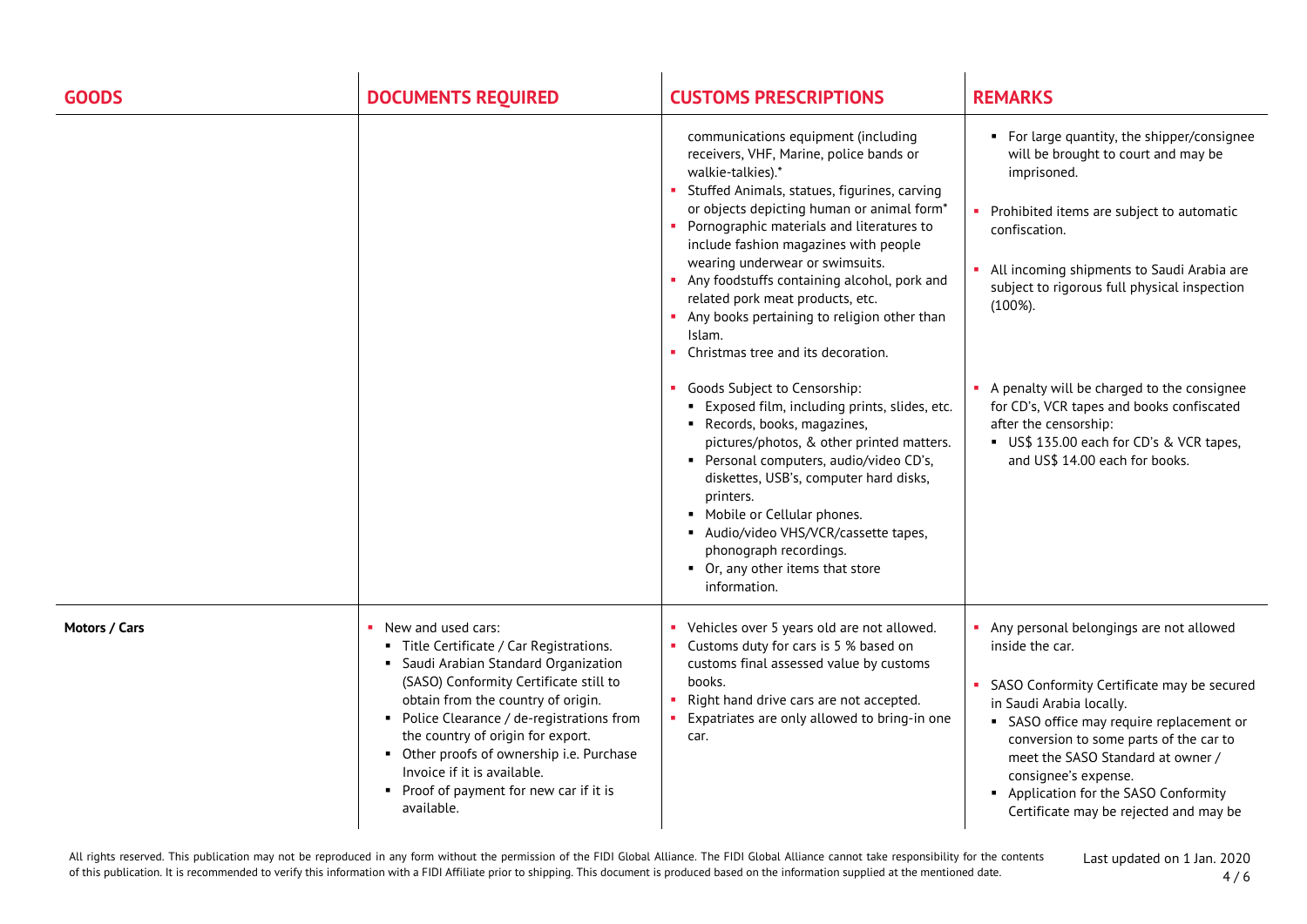| <b>GOODS</b>               | <b>DOCUMENTS REQUIRED</b>                                                                                         | <b>CUSTOMS PRESCRIPTIONS</b> | <b>REMARKS</b>                                                                                                                                                                                                                                           |
|----------------------------|-------------------------------------------------------------------------------------------------------------------|------------------------------|----------------------------------------------------------------------------------------------------------------------------------------------------------------------------------------------------------------------------------------------------------|
|                            |                                                                                                                   |                              | required to re-export the car back to<br>origin at owner's expense.                                                                                                                                                                                      |
| <b>Diplomatic Removals</b> | Authorization Letter<br>Copies of diplomatic ID & passport.<br>Customs Duty & Inspection Exemption<br>Certificate |                              | • Diplomats shall obtain Duty & Inspection<br>Exemption Certificate from the Ministry of<br>Foreign Affairs, otherwise, their shipment<br>will be considered as an ordinary cargo<br>thereby, subjected to full physical inspection<br>and duty payment. |